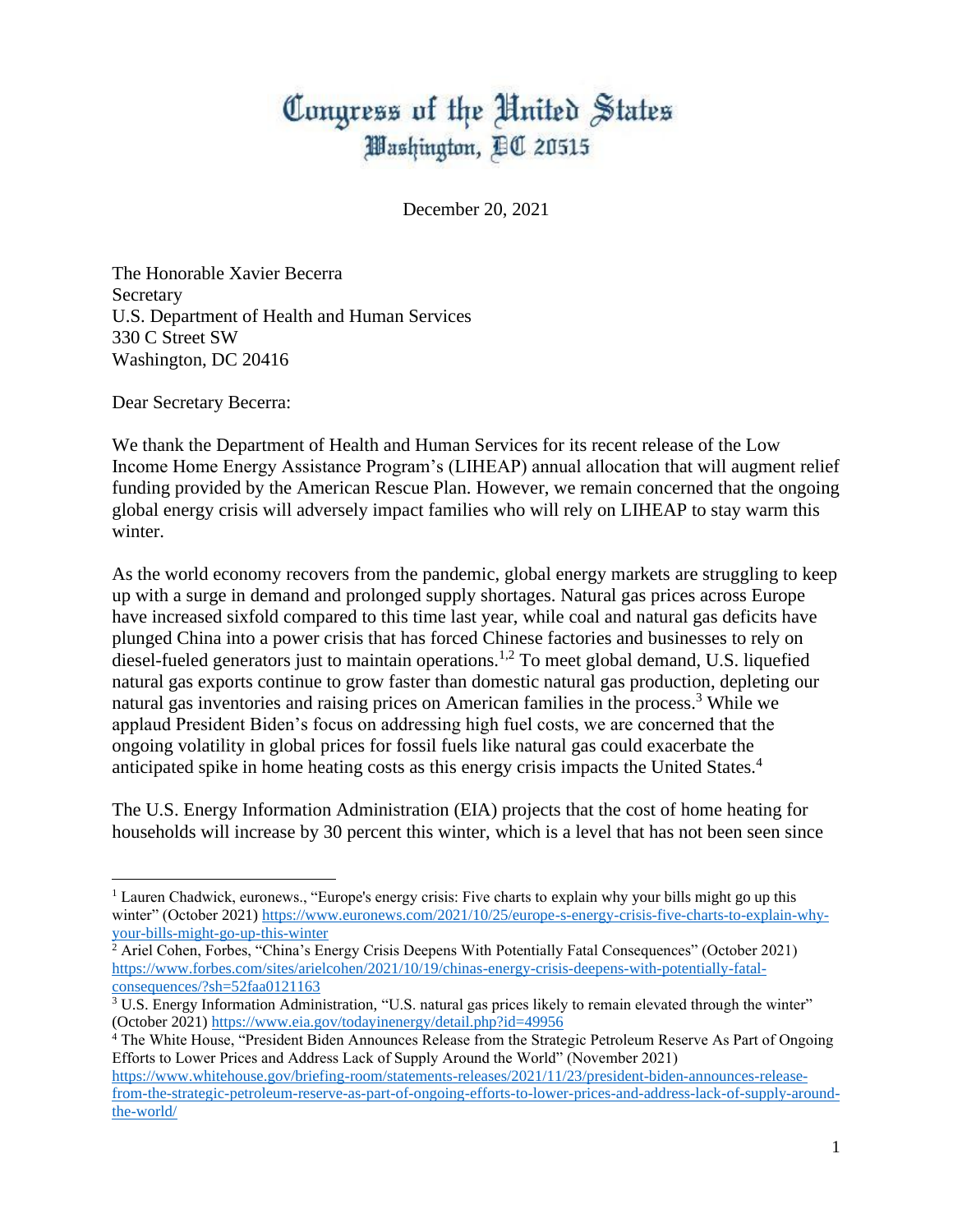2014, and would impact 61 million households that use natural gas for heating.<sup>5</sup> The EIA expects even larger surges in home heating costs this winter for the 10 percent of American households relying on deliverable fuels like propane and heating oil.<sup>6</sup> According to the National Energy Assistance Directors Association, the average residential natural gas bill will increase from \$572 to \$746 and heating oil bills per household will rise from \$1,272 to \$1,734.<sup>7</sup> As a consequence, the purchasing power of appropriated LIHEAP funding would drop by as much as 30 percent. That means that the program's value in available funding would decrease by \$1.14 billion from \$3.8 billion for regular appropriations and by \$1.35 billion from \$4.5 billion for stimulus funds.<sup>8</sup> For low-income families, these price increases are unsustainable and will force them to choose between heating their homes and other essentials like rent, food, or medicine.

As state agencies and grantees prepare their winter programs, it is crucial that they have strong support from your department to assist low-income households. In consideration of these concerns, we respectfully request that you provide answers to the following questions:

- 1. On November 18, 2021, the Biden administration unveiled recommendations on how American Rescue Plan funds should be used to protect households from rising home heating costs.<sup>9</sup> Can you provide us with an update on your agency's efforts to meet these recommendations and share your timeline for expediting assistance?
- 2. Last year, LIHEAP funding reached about 16 percent of the eligible population. This winter season, what percentage of the eligible population does your Department expect to serve with the additional \$4.5 billion for LIHEAP and emergency rental assistance from the American Rescue Plan?
- 3. How has your Department made it easier for households to apply for LIHEAP assistance during this pandemic and ongoing energy crisis?
- 4. What steps has the Department taken to increase outreach to non-traditional households, especially those who have recently become unemployed and/or do not know that they qualify for LIHEAP?
- 5. Does the Department anticipate that current funding is sufficient to meet expected increases in energy prices or will additional resources be necessary?

Thank you for your consideration and for your work for vulnerable families.

<sup>5</sup> U.S. Energy Information Administration, "Winter Fuels Outlook" (October 2021) [https://www.eia.gov/outlooks/steo/special/winter/2021\\_Winter\\_Fuels.pdf](https://www.eia.gov/outlooks/steo/special/winter/2021_Winter_Fuels.pdf)

<sup>6</sup> U.S. Energy Information Administration, "Winter Fuels Outlook" (October 2021) <https://www.eia.gov/outlooks/steo/report/WinterFuels.php>

<sup>7</sup> National Energy Assistance Directors' Association, "Build Back Better Leadership Letter" (October 2021) <https://neada.org/wp-content/uploads/2021/10/BBBLeadershipLetter.pdf>

<sup>8</sup> Kim Riley, Daily Energy Insider, "National Energy Assistance Directors' Association calls for \$5B extra to ramp up LIHEAP" (October 2021) [https://dailyenergyinsider.com/featured/32384-national-energy-assistance-directors](https://dailyenergyinsider.com/featured/32384-national-energy-assistance-directors-association-calls-for-5b-extra-to-ramp-up-liheap/)[association-calls-for-5b-extra-to-ramp-up-liheap/](https://dailyenergyinsider.com/featured/32384-national-energy-assistance-directors-association-calls-for-5b-extra-to-ramp-up-liheap/)

<sup>&</sup>lt;sup>9</sup> The White House, "FACT SHEET: Biden Administration Deploys American Rescue Plan Funds to Protect Americans from Rising Home Heating Costs; Calls on Utility Companies to Prevent Shut Offs This Winter" (November 2021) [https://www.whitehouse.gov/briefing-room/statements-releases/2021/11/18/fact-sheet-biden](https://www.whitehouse.gov/briefing-room/statements-releases/2021/11/18/fact-sheet-biden-administration-deploys-american-rescue-plan-funds-to-protect-americans-from-rising-home-heating-costs-calls-on-utility-companies-to-prevent-shut-offs-this-winter/)[administration-deploys-american-rescue-plan-funds-to-protect-americans-from-rising-home-heating-costs-calls-on](https://www.whitehouse.gov/briefing-room/statements-releases/2021/11/18/fact-sheet-biden-administration-deploys-american-rescue-plan-funds-to-protect-americans-from-rising-home-heating-costs-calls-on-utility-companies-to-prevent-shut-offs-this-winter/)[utility-companies-to-prevent-shut-offs-this-winter/](https://www.whitehouse.gov/briefing-room/statements-releases/2021/11/18/fact-sheet-biden-administration-deploys-american-rescue-plan-funds-to-protect-americans-from-rising-home-heating-costs-calls-on-utility-companies-to-prevent-shut-offs-this-winter/)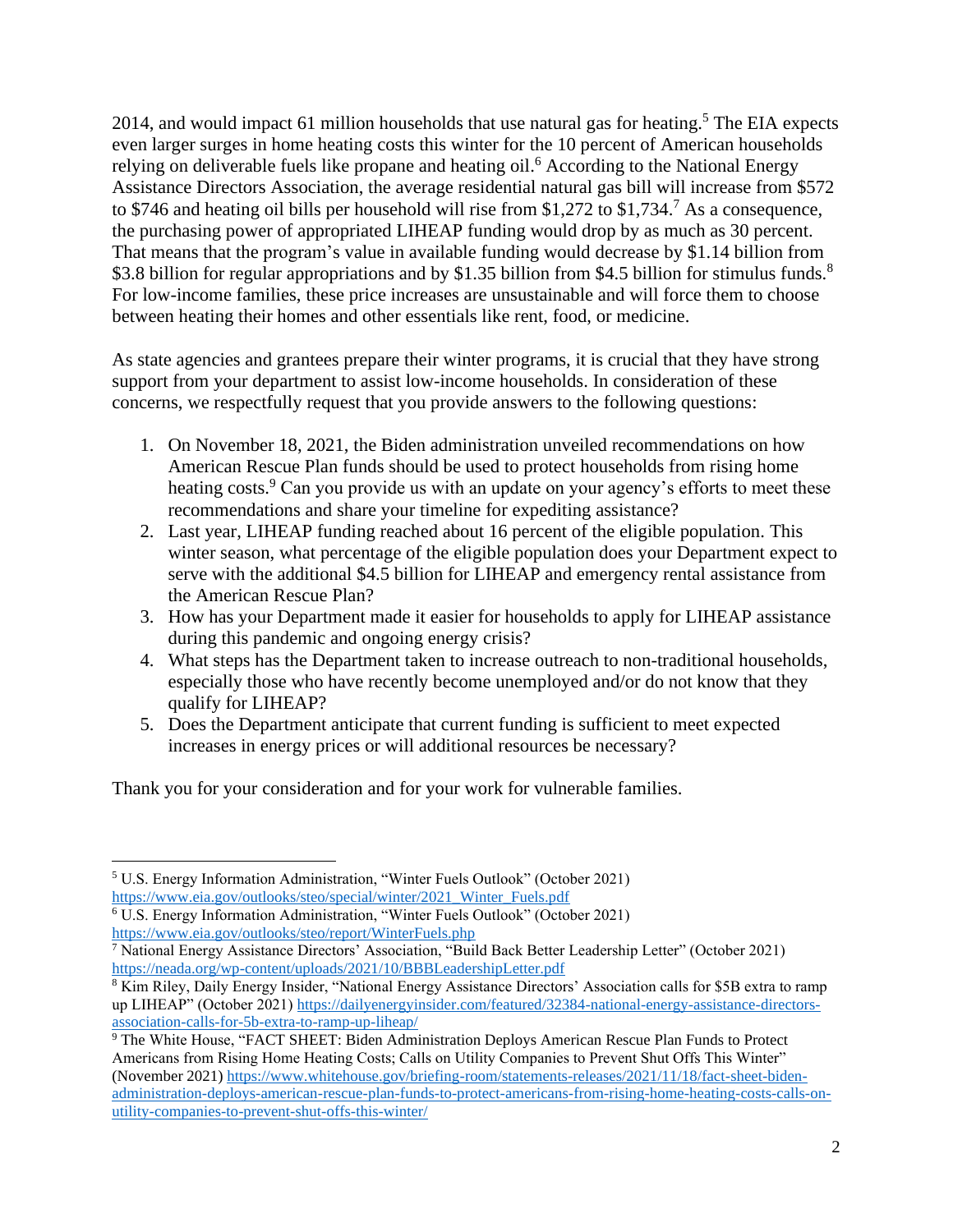Sincerely,

Katherine M. Clark

Katherine Clark Member of Congress

Gwen S. Moore

Member of Congress

Spiral quia Sylvia R. Garcia Member of Congress

**United States Senator** 

Also signed by:

Eleanor Holmes Norton Member of Congress

Nanette Diaz Barragán Member of Congress

Madeleine Dean Member of Congress

Nikema Williams Member of Congress

Bobby L. Rush Member of Congress

Lori Trahan Member of Congress

Susan Wild Member of Congress

Mark Takano Member of Congress

Chris Pappas Member of Congress

Jan Schakowsky Member of Congress

Danny K. Davis Member of Congress

Emanuel Cleaver, II Member of Congress

Kirsten Gillibrand United States Senator

Debbie Stabenow United States Senator

Michael F. Bennet United States Senator

Tina Smith United States Senator

Jeanne Shaheen United States Senator

Sheldon Whitehouse United States Senator

Sherrod Brown United States Senator

Elizabeth Warren United States Senator

Edward J. Markey United States Senator

Ben Ray Luján United States Senator

Chris Van Hollen United States Senator

Ron Wyden United States Senator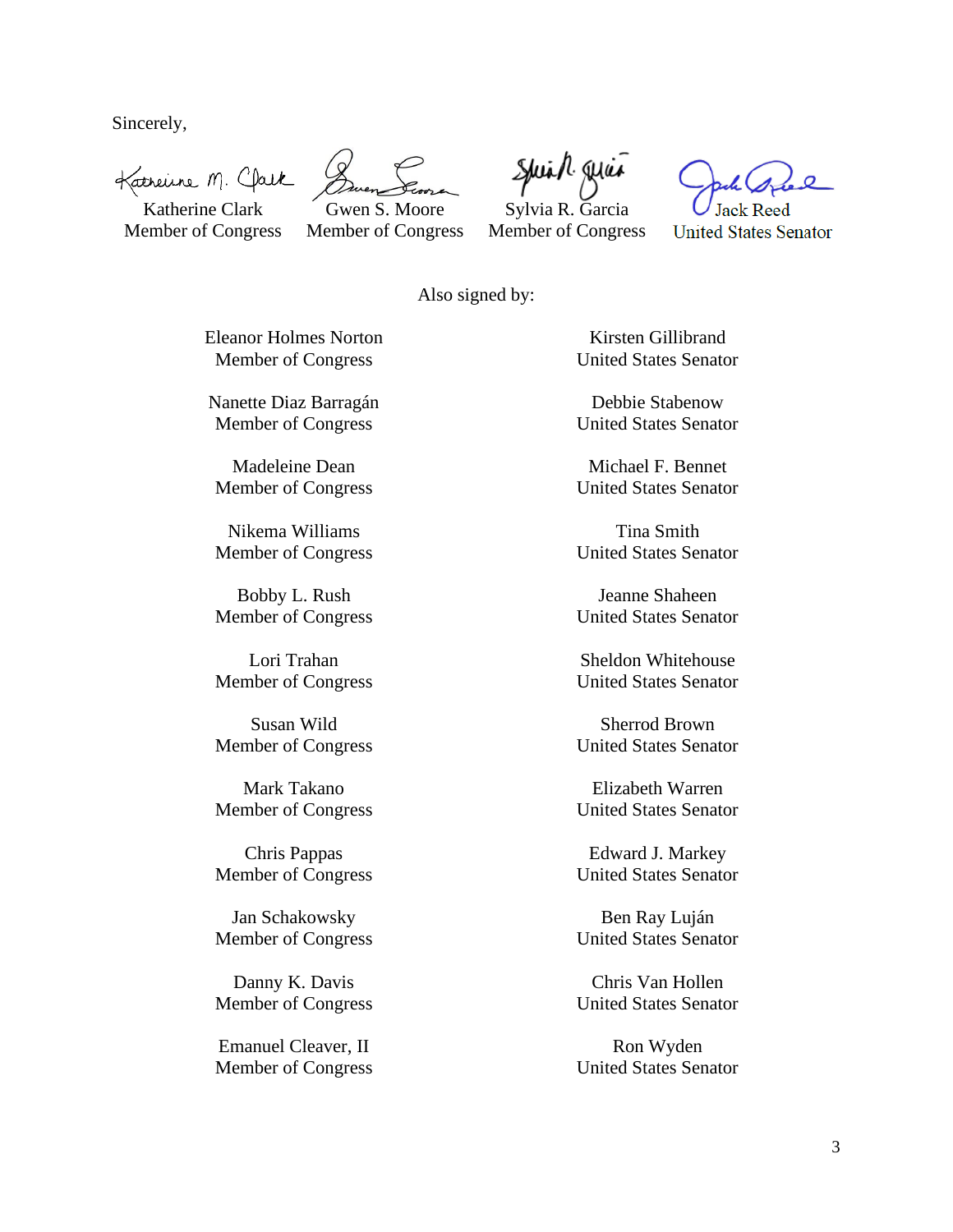Deborah K. Ross Member of Congress

Barbara Lee Member of Congress

Bonnie Watson Coleman Member of Congress

Terri A. Sewell Member of Congress

Cindy Axne Member of Congress

Seth Moulton Member of Congress

Jesús G. "Chuy" García Member of Congress

Yvette D. Clarke Member of Congress

James R. Langevin Member of Congress

Marcy Kaptur Member of Congress

Gregory W. Meeks Member of Congress

Debbie Dingell Member of Congress

Kim Schrier, M.D. Member of Congress

Jake Auchincloss Member of Congress

J. Luis Correa Member of Congress

Amy Klobuchar United States Senator

Jon Ossoff United States Senator

Christopher S. Murphy United States Senator

Dianne Feinstein United States Senator

Bernard Sanders United States Senator

Mark R. Warner United States Senator

Jason Crow Member of Congress

Joe Courtney Member of Congress

Salud Carbajal Member of Congress

Conor Lamb Member of Congress

Grace Meng Member of Congress

Jamaal Bowman, Ed.D Member of Congress

Jim Costa Member of Congress

Ayanna Pressley Member of Congress

Rashida Tlaib Member of Congress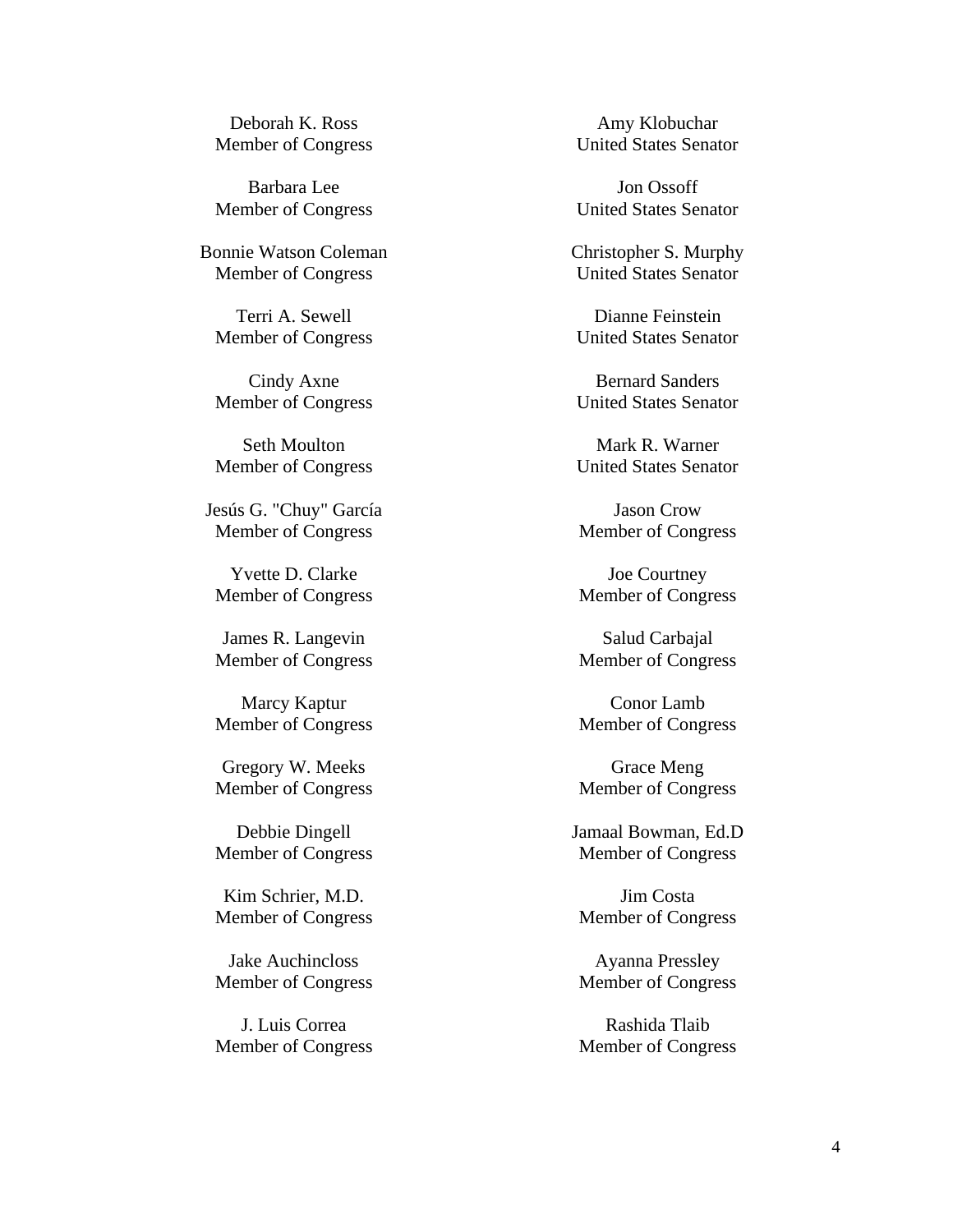Ann McLane Kuster Member of Congress

Earl Blumenauer Member of Congress

Chellie Pingree Member of Congress

Cori Bush Member of Congress

Ron Kind Member of Congress

A. Donald McEachin Member of Congress

Mark Pocan Member of Congress

Cheri Bustos Member of Congress

Stephen F. Lynch Member of Congress

Jim Cooper Member of Congress

Ami Bera, M.D. Member of Congress

Sharice L. Davids Member of Congress

William R. Keating Member of Congress

Vicente Gonzalez Member of Congress

Brenda L. Lawrence Member of Congress Raja Krishnamoorthi Member of Congress

Karen Bass Member of Congress

Daniel T. Kildee Member of Congress

Henry C. "Hank" Johnson, Jr. Member of Congress

> Al Lawson Member of Congress

> James P. McGovern Member of Congress

> Tony Cárdenas Member of Congress

> Peter A. DeFazio Member of Congress

> Hakeem Jeffries Member of Congress

> David N. Cicilline Member of Congress

> Anna G. Eshoo Member of Congress

> Jerry McNerney Member of Congress

> Ilhan Omar Member of Congress

> John Yarmuth Member of Congress

> Peter Welch Member of Congress